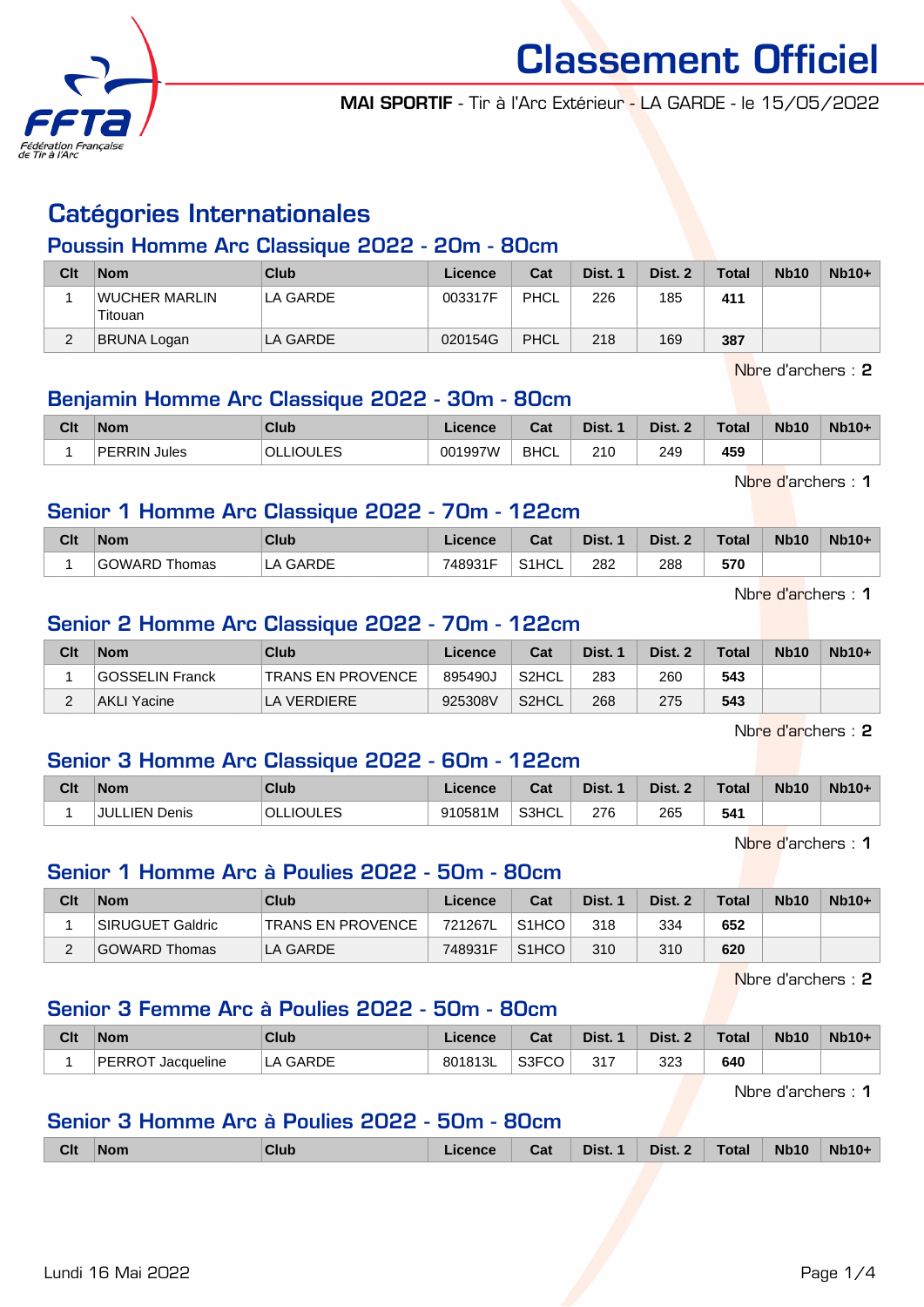

MAI SPORTIF - Tir à l'Arc Extérieur - LA GARDE - le 15/05/2022

#### Senior 3 Homme Arc à Poulies 2022 - 50m - 80cm (Suite)

| Clt | <b>Nom</b>              | Club     | Licence | Cat   | Dist. 1 | Dist. 2 | <b>Total</b> | <b>Nb10</b> | $Nb10+$ |
|-----|-------------------------|----------|---------|-------|---------|---------|--------------|-------------|---------|
|     | <b>MARTIN Dominique</b> | LA GARDE | 333855L | S3HCO | 315     | 312     | 627          |             |         |
| L   | <b>BOUCHARD Patrick</b> | LA GARDE | 595061F | S3HCO | 298     | 287     | 585          |             |         |

Nbre d'archers : 2

# Catégories Nationales

#### Benjamin Homme Arc Classique 2022 - 20m - 80cm

| Clt | <b>Nom</b>          | Club          | Licence | Cat         | Dist. 1 | Dist. 2 | <b>Total</b> | <b>Nb10</b> | $Nb10+$ |
|-----|---------------------|---------------|---------|-------------|---------|---------|--------------|-------------|---------|
|     | LEONARD Lohan       | LA GARDE      | 003333Y | <b>BHCL</b> | 289     | 309     | 598          |             |         |
| ◠   | ∣DELMAS Sacha       | LA GARDE      | 001986J | <b>BHCL</b> | 298     | 294     | 592          |             |         |
|     | CANOVILLE Alexandre | <b>TOULON</b> | 944093N | <b>BHCL</b> | 221     | 230     | 451          |             |         |

Nbre d'archers : 3

#### Cadette Femme Arc Classique 2022 - 50m - 122cm

| Clt | <b>Nom</b>         | Club     | Licence | r.,<br>val  | Dist. | Dist. 2 | Total       | <b>Nb10</b> | $Nb10+$ |
|-----|--------------------|----------|---------|-------------|-------|---------|-------------|-------------|---------|
|     | <b>MIRA Maelys</b> | LA GARDE | 958889W | <b>CFCL</b> | 243   | 278     | 594<br>52 L |             |         |

Nbre d'archers : 1

#### Cadet Homme Arc Classique 2022 - 50m - 122cm

| Clt    | <b>Nom</b>              | Club                     | Licence | Cat  | Dist. 1 | Dist. 2 | <b>Total</b> | <b>Nb10</b> | $Nb10+$ |
|--------|-------------------------|--------------------------|---------|------|---------|---------|--------------|-------------|---------|
|        | DEL BUEY Maxime         | <b>SALON DE PROVENCE</b> | 020998Z | CHCL | 251     | 267     | 518          |             |         |
| $\sim$ | <b>CANOVILLE Arthur</b> | <b>TOULON</b>            | 944094P | CHCL | 237     | 233     | 470          |             |         |

Nbre d'archers : 2

## Senior 1 Femme Arc Classique 2022 - 50m - 122cm

| Clt | <b>Nom</b>                 | Club                     | Licence | Cat                    | Dist. | Dist. 2 | $\tau$ otal | <b>Nb10</b> | <b>Nb10+</b> |
|-----|----------------------------|--------------------------|---------|------------------------|-------|---------|-------------|-------------|--------------|
|     | I IRNIFR ו<br>Oceane<br>ь, | ' IIGNAN<br><b>DRAGU</b> | 983380S | 0.4501<br>ັບ∟<br>ا ا ب | 223   | 189     | 412         |             |              |

Nbre d'archers : 1

#### Senior 1 Homme Arc Classique 2022 - 50m - 122cm

| Clt | <b>Nom</b>                          | Club                     | Licence | Cat                | Dist. 1 | Dist. 2 | <b>Total</b> | <b>Nb10</b> | $Nb10+$ |
|-----|-------------------------------------|--------------------------|---------|--------------------|---------|---------|--------------|-------------|---------|
|     | SANCHEZ-GARCIA<br><b>I</b> Frederic | <b>TRANS EN PROVENCE</b> | 416976K | S <sub>2</sub> HCL | 314     | 307     | 621          |             |         |
| ົ   | HERMITE Jean Michel                 | <b>OLLIOULES</b>         | 029237E | S <sub>1</sub> HCL | 277     | 291     | 568          |             |         |

Nbre d'archers : 2

#### Senior 2 Femme Arc Classique 2022 - 50m - 122cm

| Clt | <b>Nom</b>                | Club          | Licence | <b>Dol</b><br>⊍aι         | Dist. | Dist. | <b>Total</b> | <b>Nb10</b> | $Nb10+$ |
|-----|---------------------------|---------------|---------|---------------------------|-------|-------|--------------|-------------|---------|
|     | <b>FRANCOIS Stephanie</b> | <b>TOULON</b> | 875826K | S <sub>2</sub> FCL<br>ั∪∟ | 302   | 275   | - 77<br>     |             |         |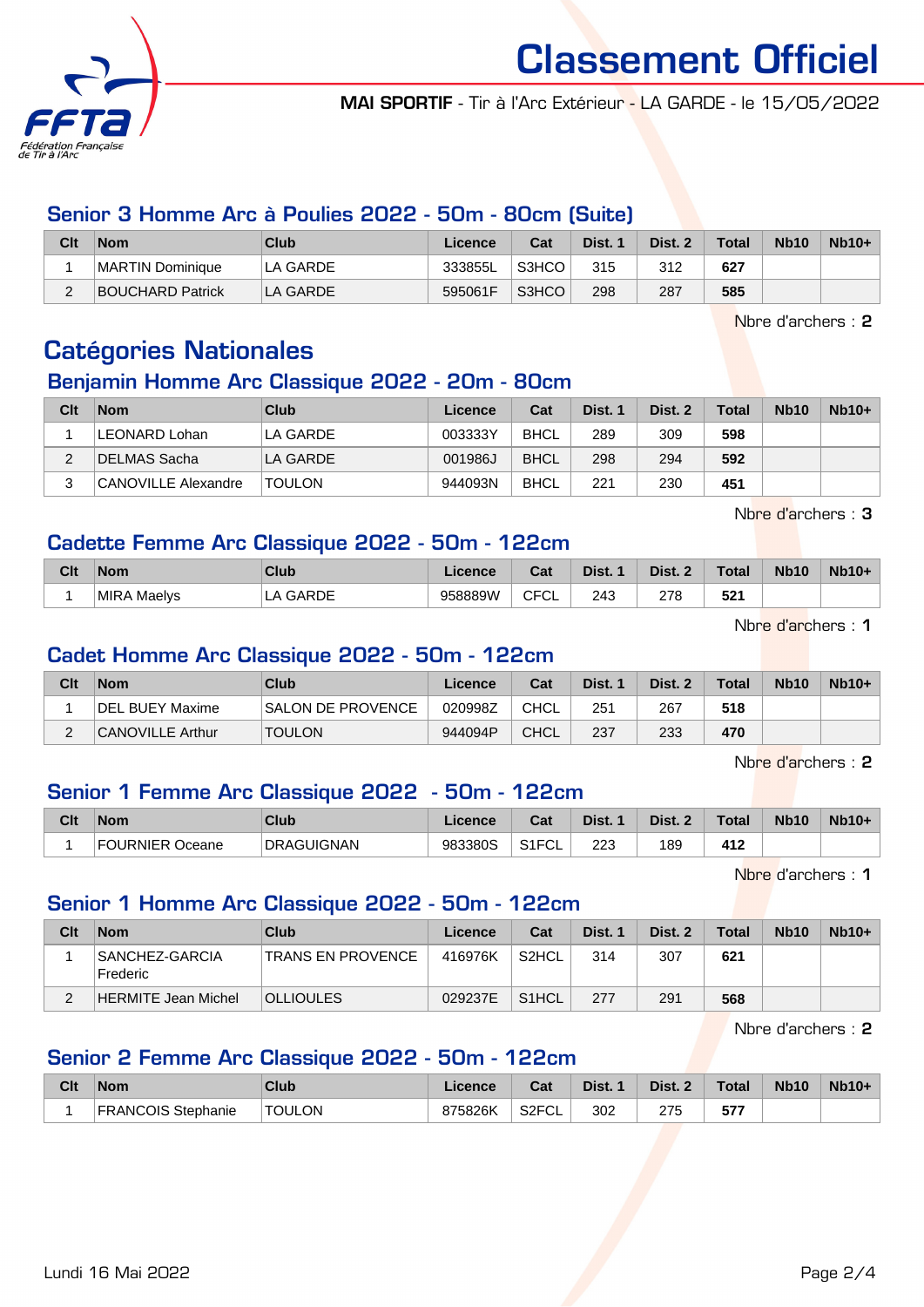

MAI SPORTIF - Tir à l'Arc Extérieur - LA GARDE - le 15/05/2022

#### Senior 2 Femme Arc Classique 2022 - 50m - 122cm (Suite)

| Clt                           | <b>Nom</b>              | Club          | Licence | Cat                       | Dist. | Dist. | <b>Total</b> | <b>Nb10</b> | <b>Nb10+</b> |
|-------------------------------|-------------------------|---------------|---------|---------------------------|-------|-------|--------------|-------------|--------------|
| $\overline{\phantom{0}}$<br>- | <b>CHARMETANT Chloe</b> | <b>TOULON</b> | 975062A | S <sub>2</sub> FCL<br>ັບ∟ | 249   | 250   | 499          |             |              |

Nbre d'archers : 2

#### Senior 2 Homme Arc Classique 2022 - 50m - 122cm

| Clt            | <b>Nom</b>                  | Club             | Licence | Cat                | Dist. 1 | Dist. 2 | Total | <b>Nb10</b> | $Nb10+$ |
|----------------|-----------------------------|------------------|---------|--------------------|---------|---------|-------|-------------|---------|
|                | <b>NICOLLE Frederic</b>     | <b>TOULON</b>    | 828555D | S <sub>2</sub> HCL | 299     | 289     | 588   |             |         |
| $\overline{2}$ | <b>AYRAL Benoit</b>         | LA VERDIERE      | 931344F | S <sub>2</sub> HCL | 276     | 283     | 559   |             |         |
| 3              | <b>COLLIN Xavier</b>        | <b>BRIGNOLES</b> | 957045S | S <sub>2</sub> HCL | 280     | 242     | 522   |             |         |
| 4              | COURBE-MICHOLLET<br>Etienne | <b>TOULON</b>    | 975058W | S <sub>2</sub> HCL | 275     | 240     | 515   |             |         |
| 5              | AMAR David                  | <b>OLLIOULES</b> | 033238D | S <sub>2</sub> HCL | 201     | 209     | 410   |             |         |

Nbre d'archers : 5

#### Senior 3 Femme Arc Classique 2022 - 50m - 122cm

| Clt | <b>Nom</b>                 | <b>Club</b>      | Licence | $R_{\rm{eff}}$<br>⊍⊿ | Dist. | Dist. | Total | <b>Nb10</b> | <b>Nb10+</b> |
|-----|----------------------------|------------------|---------|----------------------|-------|-------|-------|-------------|--------------|
|     | Chantal<br><b>GAUTHIER</b> | <b>BRIGNOLES</b> | 973891C | S3FCI<br>◡∟          | 230   | 220   | 450   |             |              |

Nbre d'archers : 1

#### Senior 3 Homme Arc Classique 2022 - 50m - 122cm

| Clt | <b>Nom</b>             | <b>Club</b>      | Licence | Cat   | Dist. 1 | Dist. 2 | Total | <b>Nb10</b> | $Nb10+$ |
|-----|------------------------|------------------|---------|-------|---------|---------|-------|-------------|---------|
|     | LAFITTE Christian      | <b>TOULON</b>    | 758518B | S3HCL | 288     | 299     | 587   |             |         |
| ົ   | PIRARD Bruno           | <b>GEMENOS</b>   | 002229Y | S3HCL | 270     | 305     | 575   |             |         |
|     | <b>GAUTHIER Michel</b> | <b>BRIGNOLES</b> | 973892D | S3HCL | 261     | 236     | 497   |             |         |

Nbre d'archers : 3

## Senior 1 Homme Arc à Poulies 2022 - 50m - 122cm

| Clt | <b>Nom</b>         | Club  | Licence | Cat                            | Dist. | Dist. 2 | $\tau$ otal | <b>Nb10</b> | $Nb10+$ |
|-----|--------------------|-------|---------|--------------------------------|-------|---------|-------------|-------------|---------|
|     | <b>HERBIN Yann</b> | GARDE | 024006U | S <sub>2</sub> H <sub>CO</sub> | 307   | 283     | 590         |             |         |

Nbre d'archers : 1

#### Senior 2 Homme Arc à Poulies 2022 - 50m - 122cm

| Clt | <b>Nom</b> | Club               | Licence | $R_{\rm eff}$<br>val | Dist. | Dist. 2 | <b>Total</b> | <b>Nb10</b> | $Nb10+$ |
|-----|------------|--------------------|---------|----------------------|-------|---------|--------------|-------------|---------|
|     | BABOU Eric | <b>GARDE</b><br>LA | 332237C | S <sub>2</sub> HCO   | 340   | 341     | 681          |             |         |

Nbre d'archers : 1

#### Senior 3 Femme Arc à Poulies 2022 - 50m - 122cm

| Clt | <b>Nom</b>          | Club                     | Licence | <b>Cost</b><br>ual | Dist. | Dist. 2 | $\tau$ otal | <b>Nb10</b> | $Nb10+$ |
|-----|---------------------|--------------------------|---------|--------------------|-------|---------|-------------|-------------|---------|
|     | ESCOFFIER Madeleine | <b>TRANS EN PROVENCE</b> | 679339M | S3FCO              | 289   | 291     | 580         |             |         |

Nbre d'archers : 1